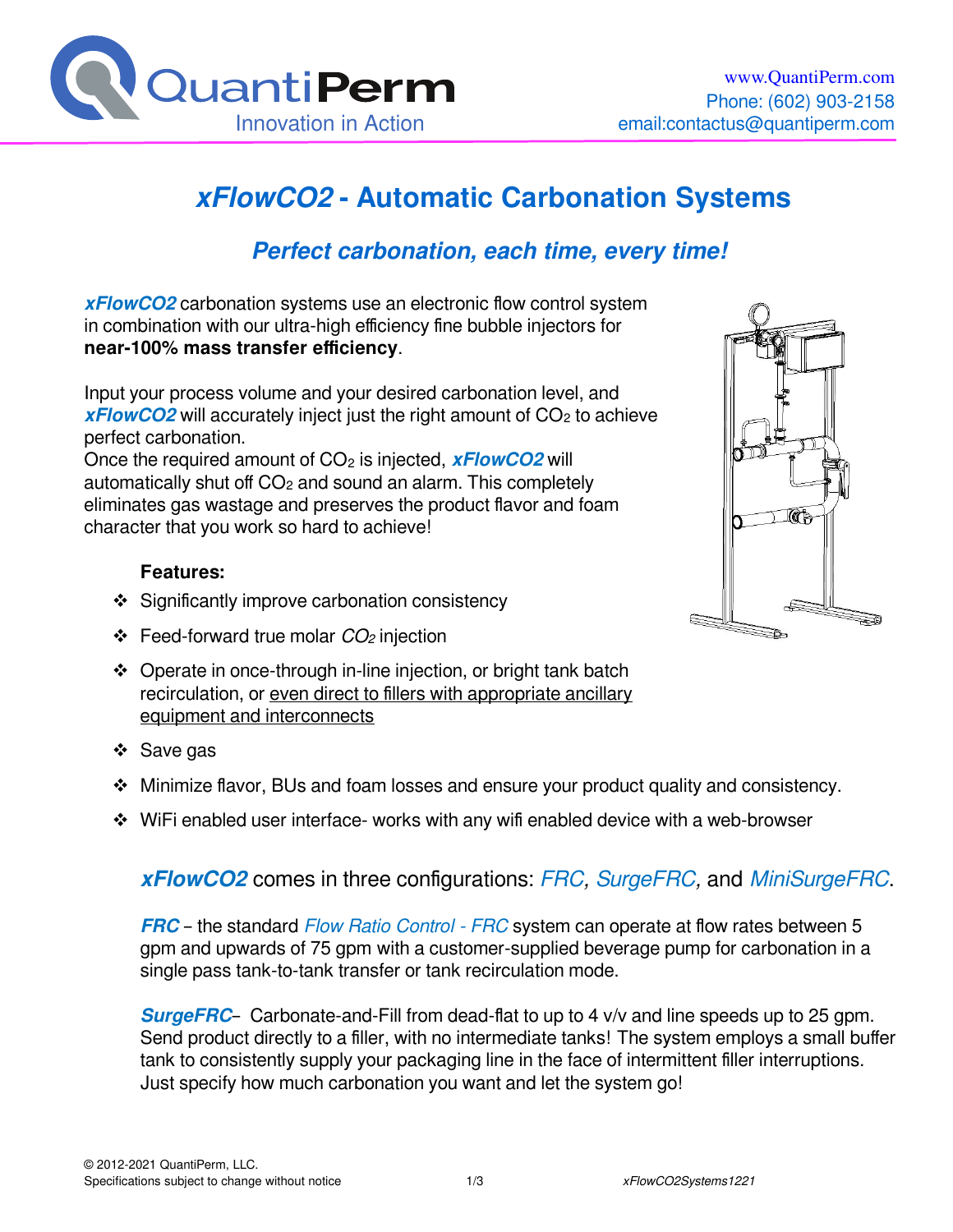





**MiniSurgeFRC** – Same as the SurgeFRC, but for smaller operations: Carbonate-and-Fill at speeds up to 6 gpm.

### **Deoxygenation**

Did you know our robust **xFlow** systems can also be modified for use in deoxygenation applications? Elevated dissolved oxygen levels in-process or in package damage your product and diminish shelf life.

With xFlow technology, now you can banish oxygen to levels below 10 ppb and substantially lower your package total oxygen levels (TPO).

We deliver this performance at a fraction of the cost compared to alternatives like membrane technology that require TLC or energy intensive thermal/vacuum desorption technologies.

Don't let uncontrolled DO/TPO levels threaten the quality of your product that you work so hard to produce!